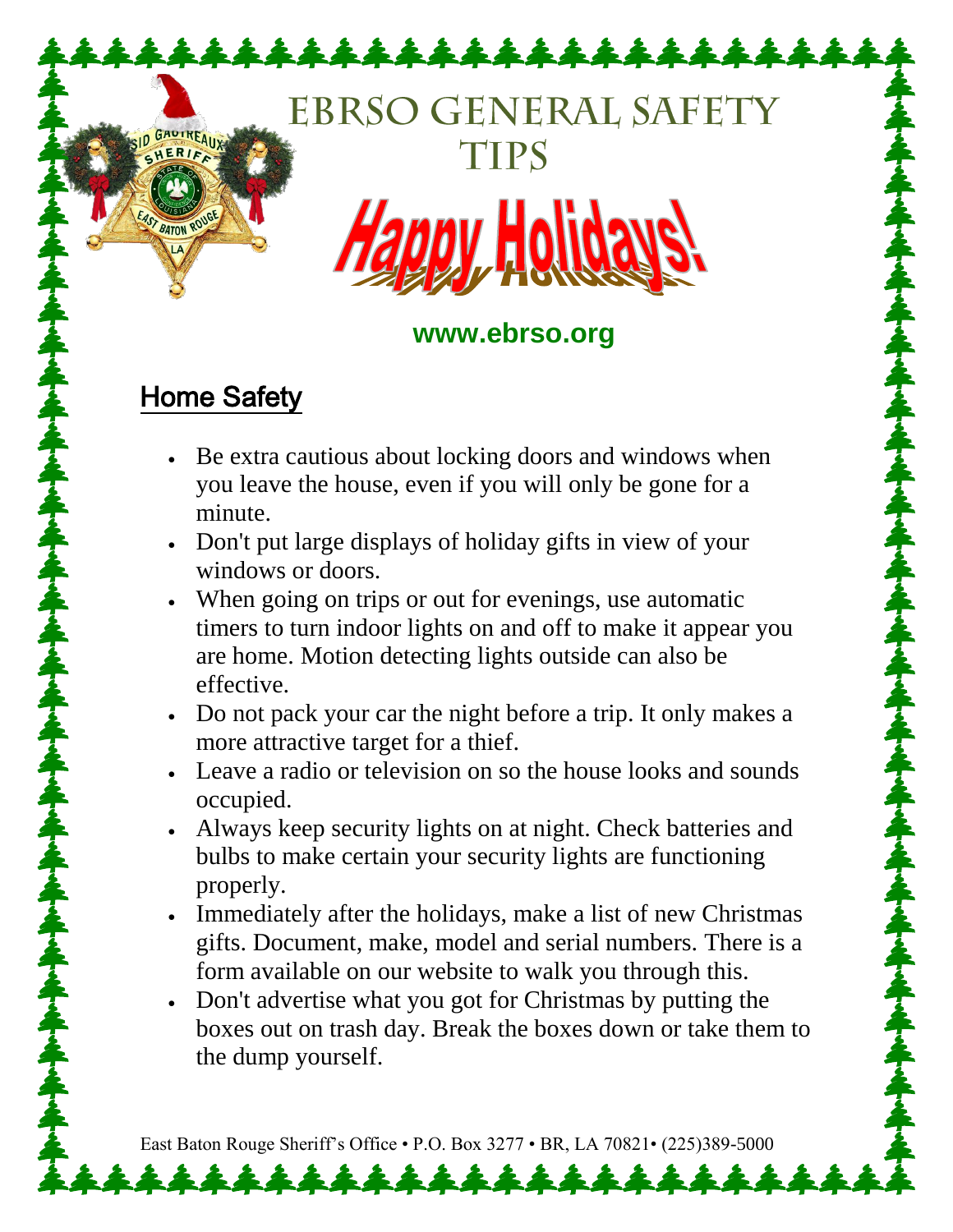#### Shopping Safety

Shop early and leave early to avoid darkness.

\*\*\*\*\*\*\*\*\*\*\*

- Lock packages in the trunk or somewhere out of view.
- Don't overload yourself with packages.
- If you must shop in the evening, shop with a friend, there is safety in numbers.
- Park in well-lit areas, as close as possible to store entrances. Be particularly aware of persons in the parking lot, especially near your car.
- Lock your car and make sure the windows are closed.
- Remove all valuables or secure them out of sight. (Example) purse, money, jewelry, cellular phones.
- Carry only the charge cards you will need. Don't carry or flash large sums of cash.
- Protect your pin numbers when using your debit, and credit cards.
- Carry your purse next to your body with the purse flap against you. Men should carry their wallets in front or inside pockets.
- Be aware of your surroundings and the people around you. Don't allow your attention to become distracted from your purse or packages.
- Teach children to go to a store clerk or security guard and ask for help if you become separated in a store or shopping mall.
- Don't hesitate to notify store security if you see suspicious activity.
- If you have to wait for a ride, wait in a busy, well-lit place.



East Baton Rouge Sheriff's Office • P.O. Box 3277 • BR, LA 70821• (225)389-5000

\*\*\*\*\*\*\*\*\*\*\*\*\*